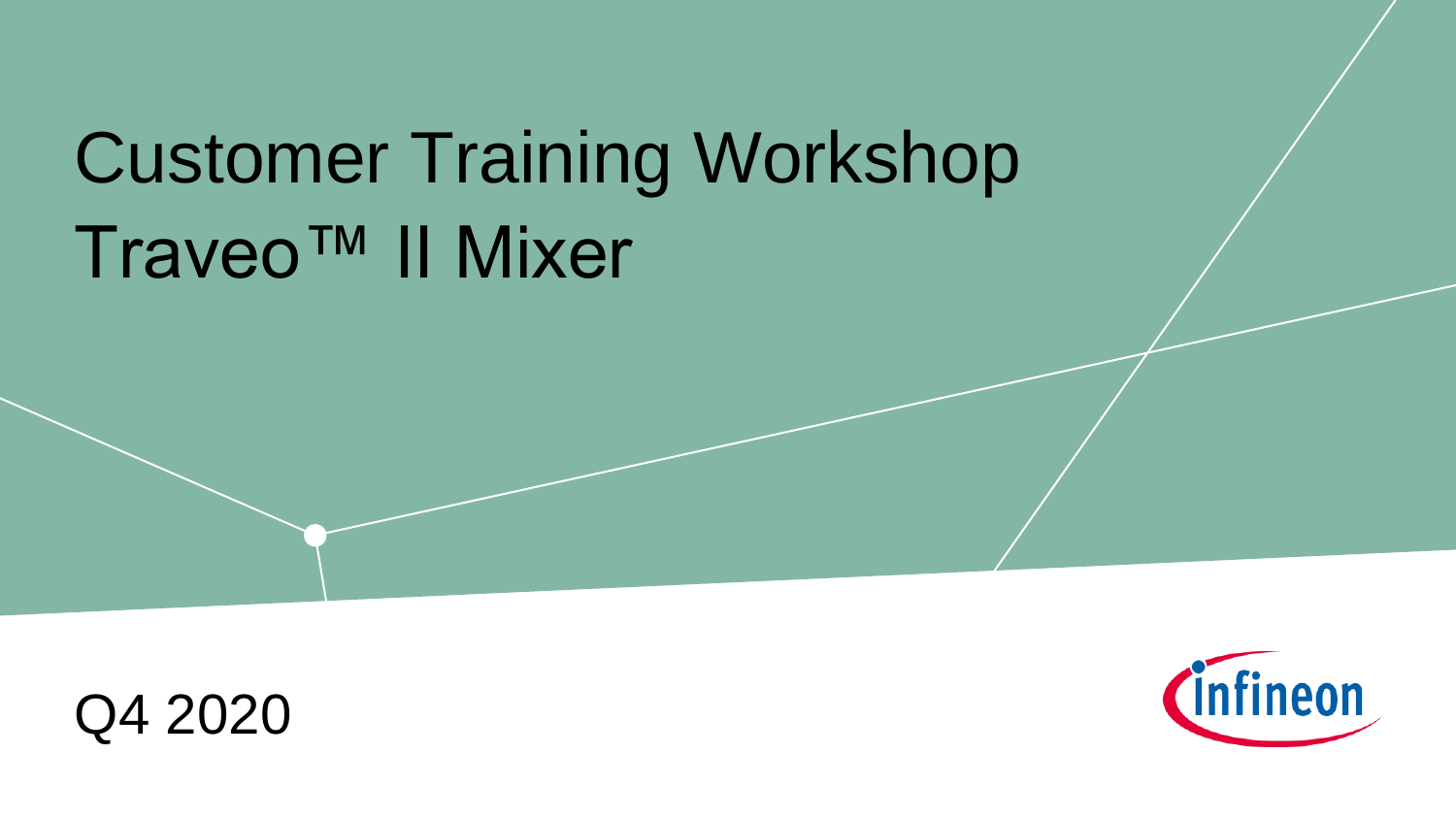

# Target Products

## $\rightarrow$  Target product list for this training material

| <b>Family Category</b>        | <b>Series</b> | Code Flash Memory Size |
|-------------------------------|---------------|------------------------|
| Traveo™ II Automotive Cluster | CYT3DL        | Up to $4160KB$         |
| Traveo™ II Automotive Cluster | CYT4DN        | Up to $6336KB$         |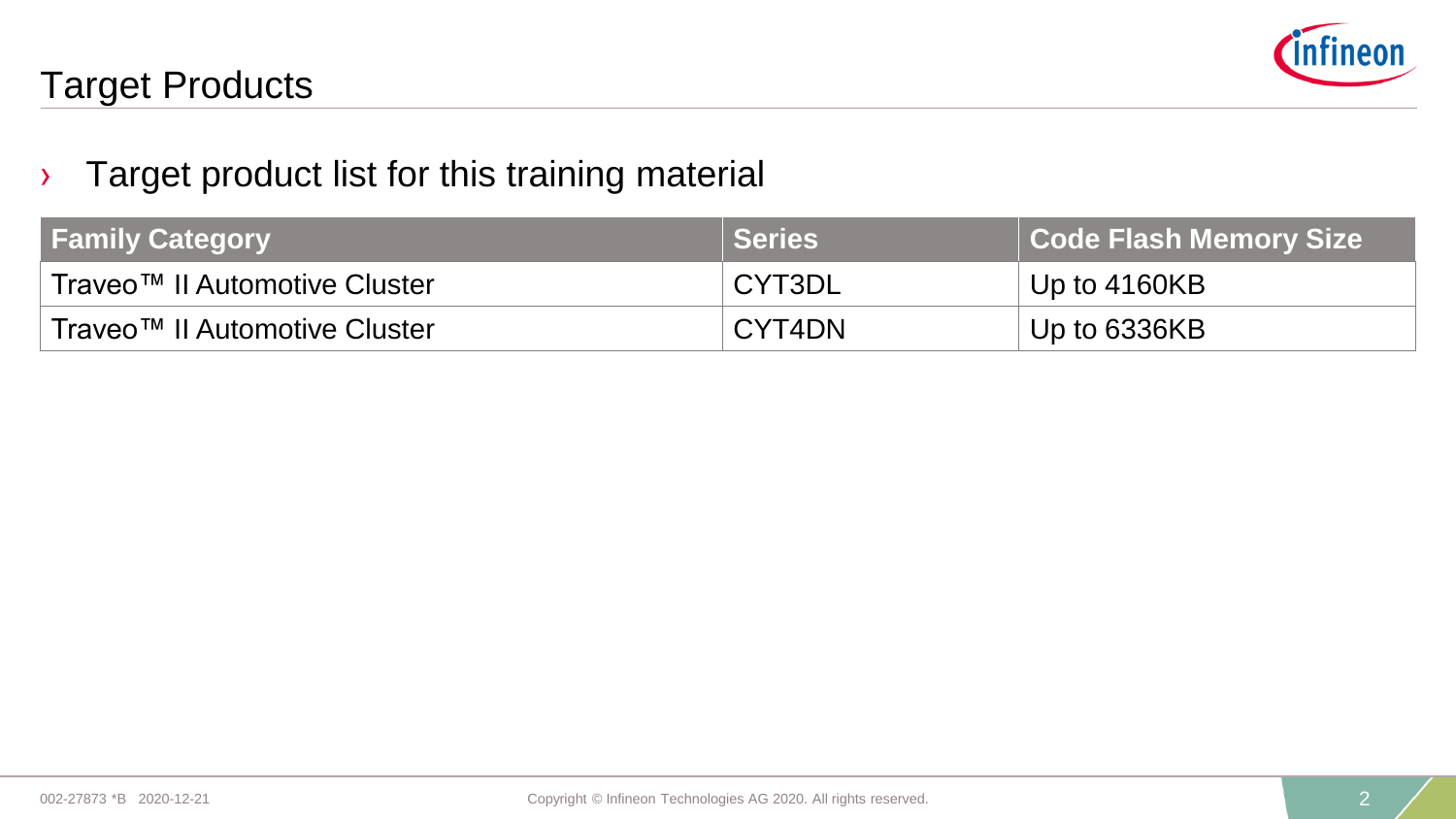

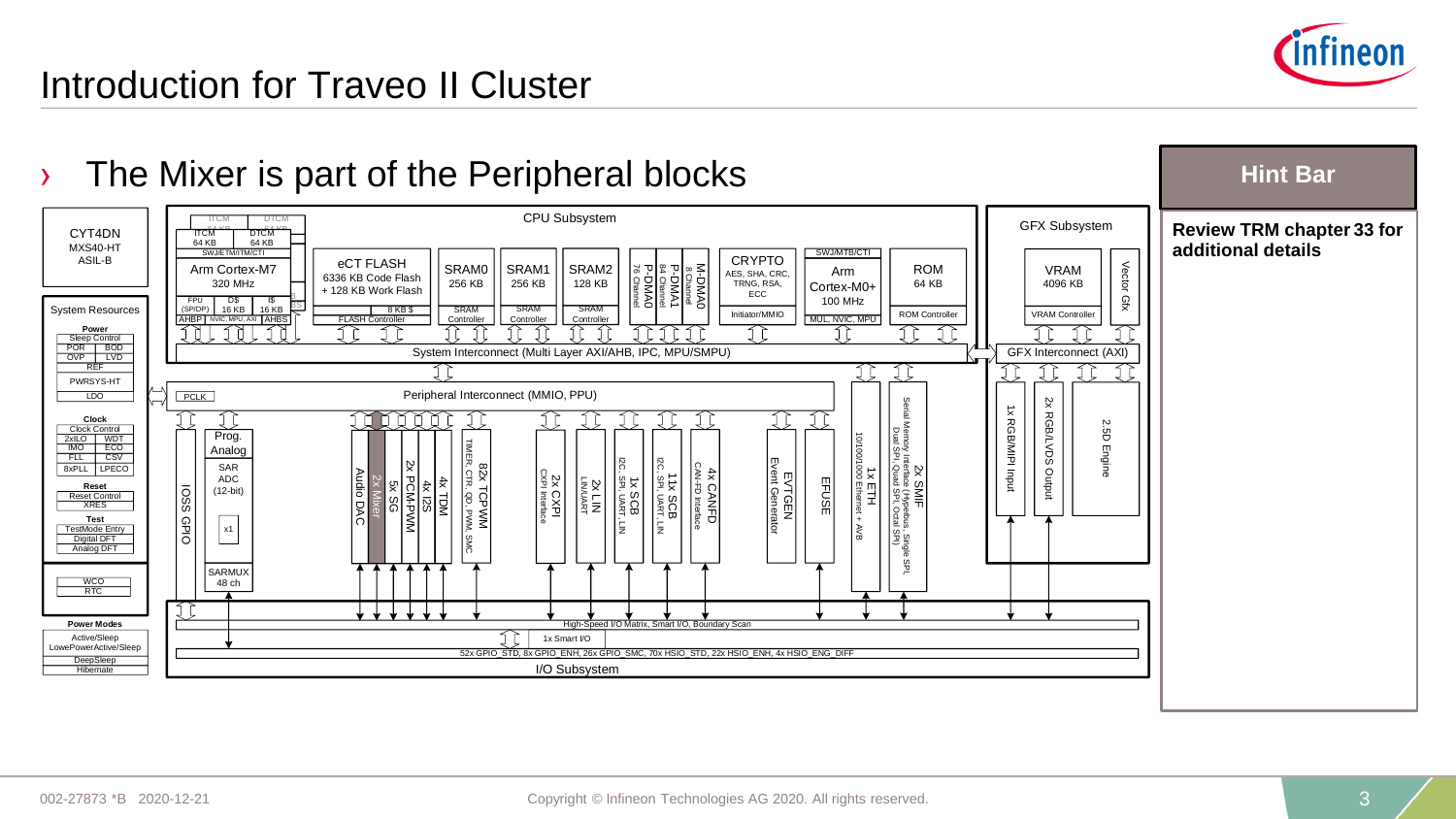# Mixer Overview

- Mixer combines multiple PCM source streams in memory into a single PCM destination stream, which is either written to memory or transmitted over an I2S interface
- **Features** 
	- PCM source stream
		- Can be gain/volume-controlled
		- Can be faded in (at the stream start) and faded out (just before the stream end)
		- Sample frequency with a specific ratio to the PCM destination sample frequency (0.5x, 1x, 2x, 3x, 4x, 6x, 8x, 12x)
	- PCM destination stream
		- Can be gain/volume-controlled
		- Can be faded in and faded out
	- Fixed PCM sample formatting: 16-bit pairs
	- I2S transmitter with master and slave functionality



**Review TRM section 33.5 for additional details**

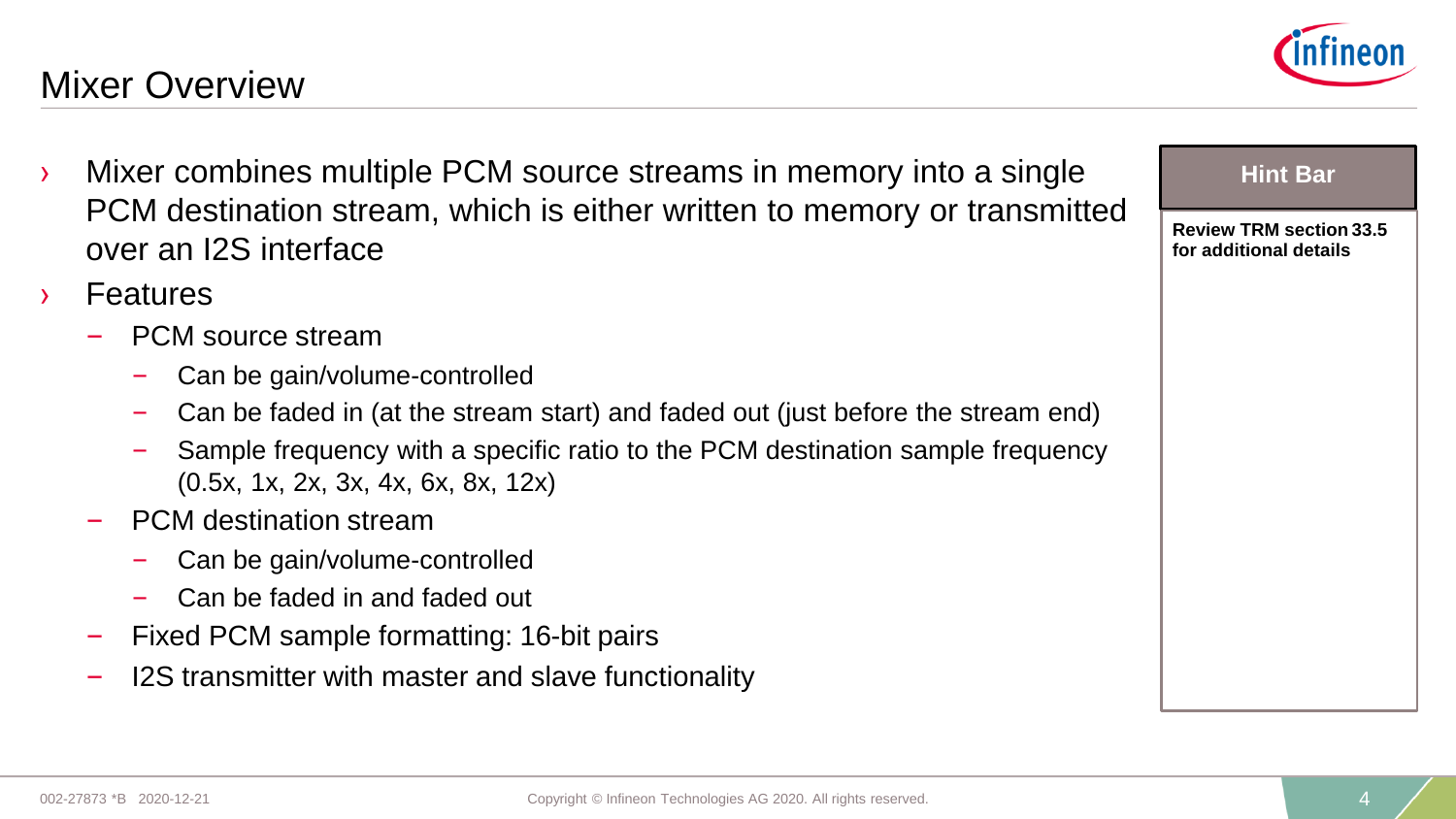

# Mixer Block Diagram

- › Mixer components
	- Handling PCM Stream
	- **Operation** 
		- Mixer Signal Processing
		- FIR Filter
		- Down and Up Conversion
		- Source Gain Control
		- Fade In Fade Out
		- Source Fade Control
		- Mixing
		- Destination Stream Options

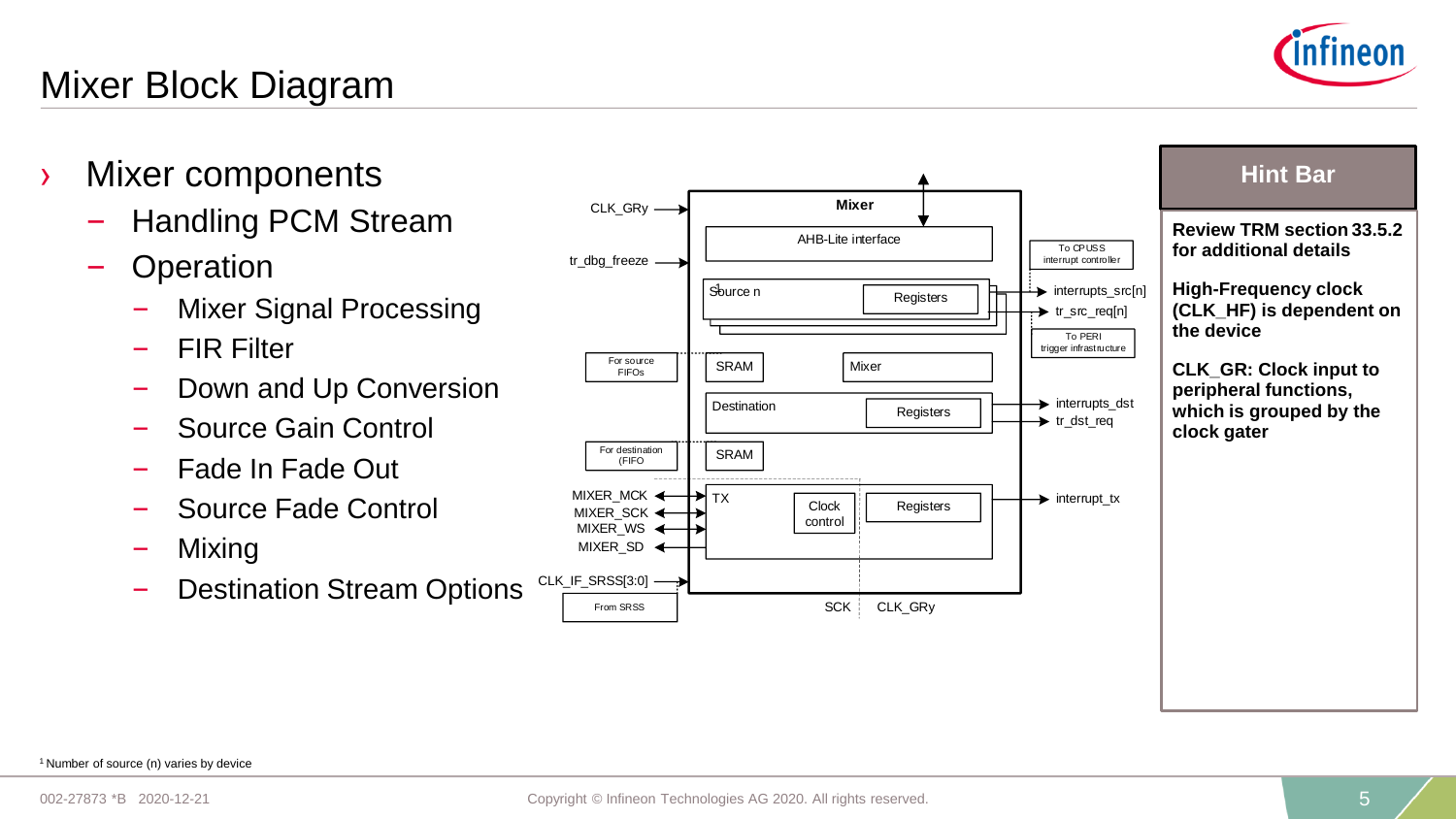# Handling PCM Stream

- To handle a PCM stream, the source must be both enabled (MIXER\_MIXER\_TX\_STRUCT\_TX\_CTL.ENABLED) and activated (MIXERx\_MIXER\_SRC\_STRUCTy\_SRC\_FIFO\_CTL.ACTIVE)
- PCM stream start event
	- SW identifies the enabled and deactivated source and programs its registers
	- SW enables the P-DMA/M-DMA controller to provide PCM samples to the source FIFO
	- SW may activate the source before or after the P-DMA/M-DMA controller provides PCM samples
- PCM stream end event
	- Source is deactivated immediately, or it is faded out
	- On completion of a fade out, a MIXERx\_MIXER\_SRC\_STRUCTy\_INTR\_SRC.FADED\_OUT interrupt cause is activated, and the channel may be deactivated
- Mixer progress is throttled by the source and destination FIFO states
	- The enabled and activated source FIFOs should be non-empty
		- PCM samples can be provided to the FIFO without activating the channel
	- The enabled destination FIFO should be non-full

**Review TRM section 33.5.3 for additional details**

**Each source can handle one PCM source stream at a time**

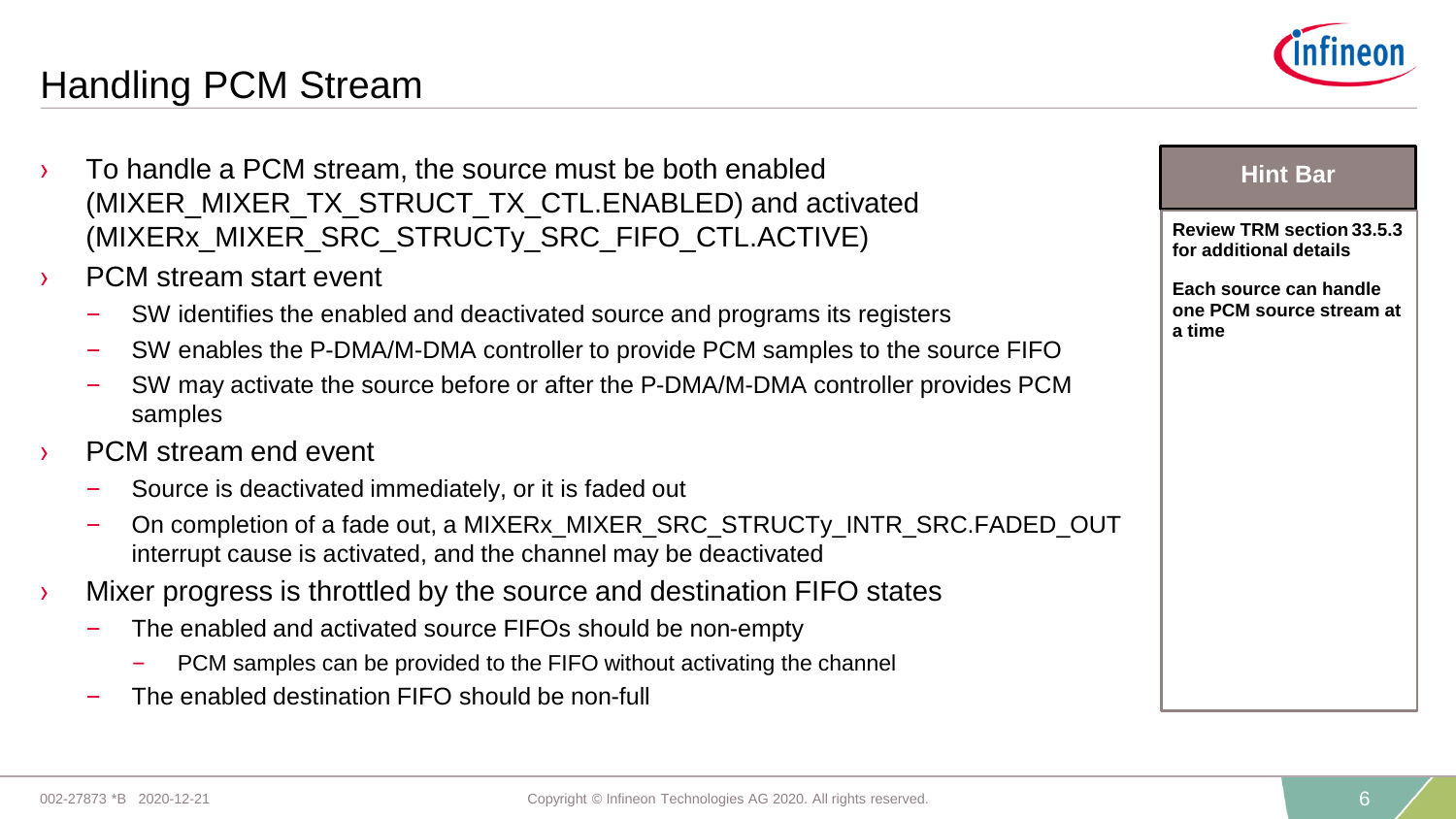

# Mixer Signal Processing

- Mixer's signal processing path
	- A source consumes PCM samples through its source FIFO from memory  $\bf(1)$
	- The PCM data goes through a 63-tap polyphase FIR filter  $\bf(2)$
	- Source gain control provides volume control 3
	- Source fade control provides the HW-based volume control to create fade in fade out effects  $\bf(4)$
	- Mixing sums the PCM samples from all enabled sources 5
	- Destination gain control mimics source gain control 6
	- Destination fade control mimics source fade control  $\left( \overline{7}\right)$
	- A destination produces PCM samples through its destination FIFO to either memory or directly to a I2S 8

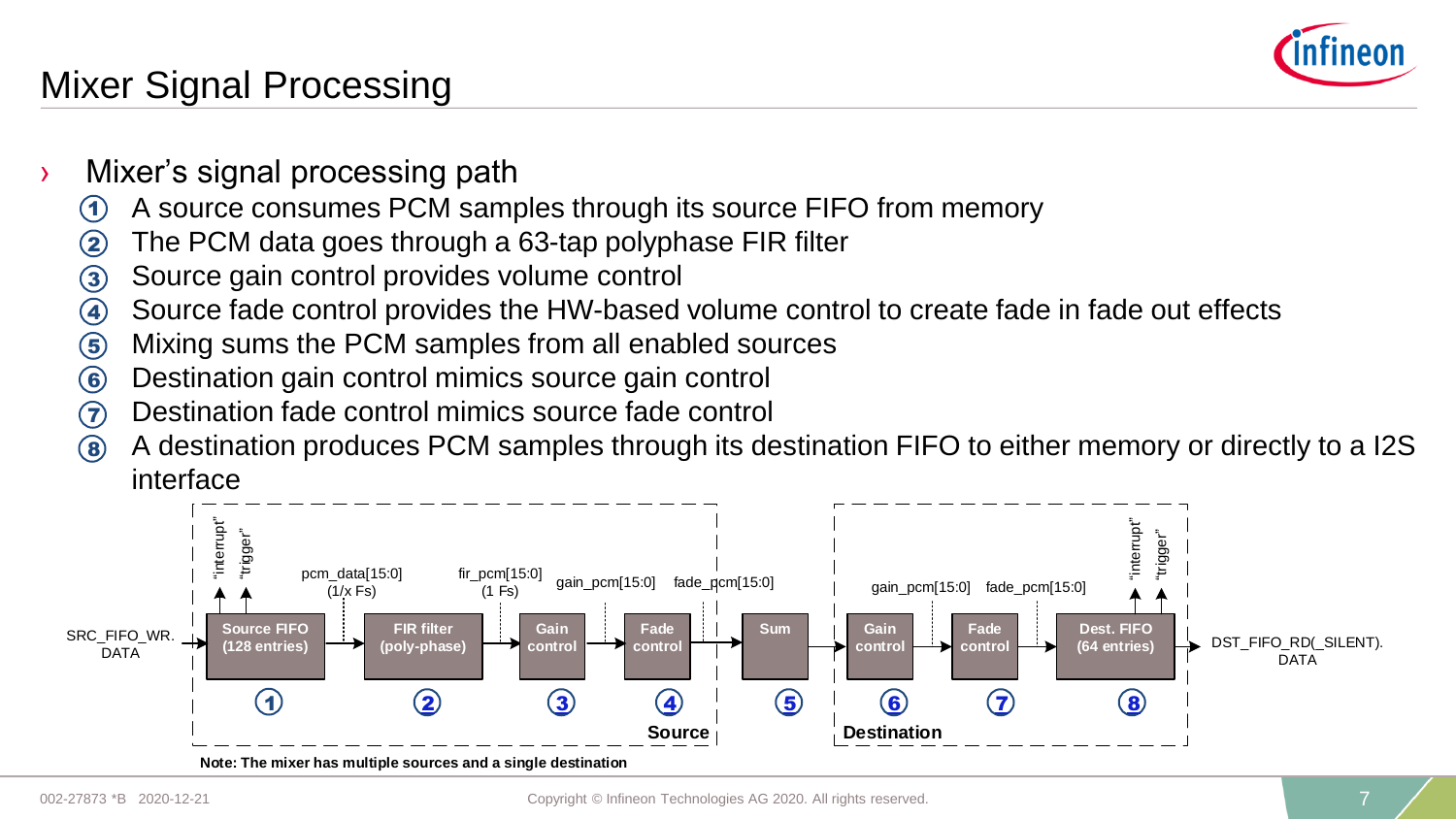#### Copyright © Infineon Technologies AG 2020. All rights reserved. 8

# Calculates PCM source stream at the desired PCM destination stream sample frequency

**Operation** 

<span id="page-7-0"></span>FIR Filter

- PCM source stream goes through a 63-tap FIR with 14-bit signed filter coefficients  $\bf{1}$
- PCM source stream is upscaled or downscaled using the scale function:  $y_{\text{perm}}[22:0] = x_{\text{perm}}[35:13] + x_{\text{perm}}[12]$  $<sup>2</sup>$ </sup>
- The upscaled or downscaled PCM data is clipped to a 16-bit value  $<sup>3</sup>$ </sup>





**Review TRM section 33.5.3.2 for additional details**

**Finite Impulse Response (FIR)**

**Review the Down and Up Conversion section for additional details about sample frequency upscale ratio** 

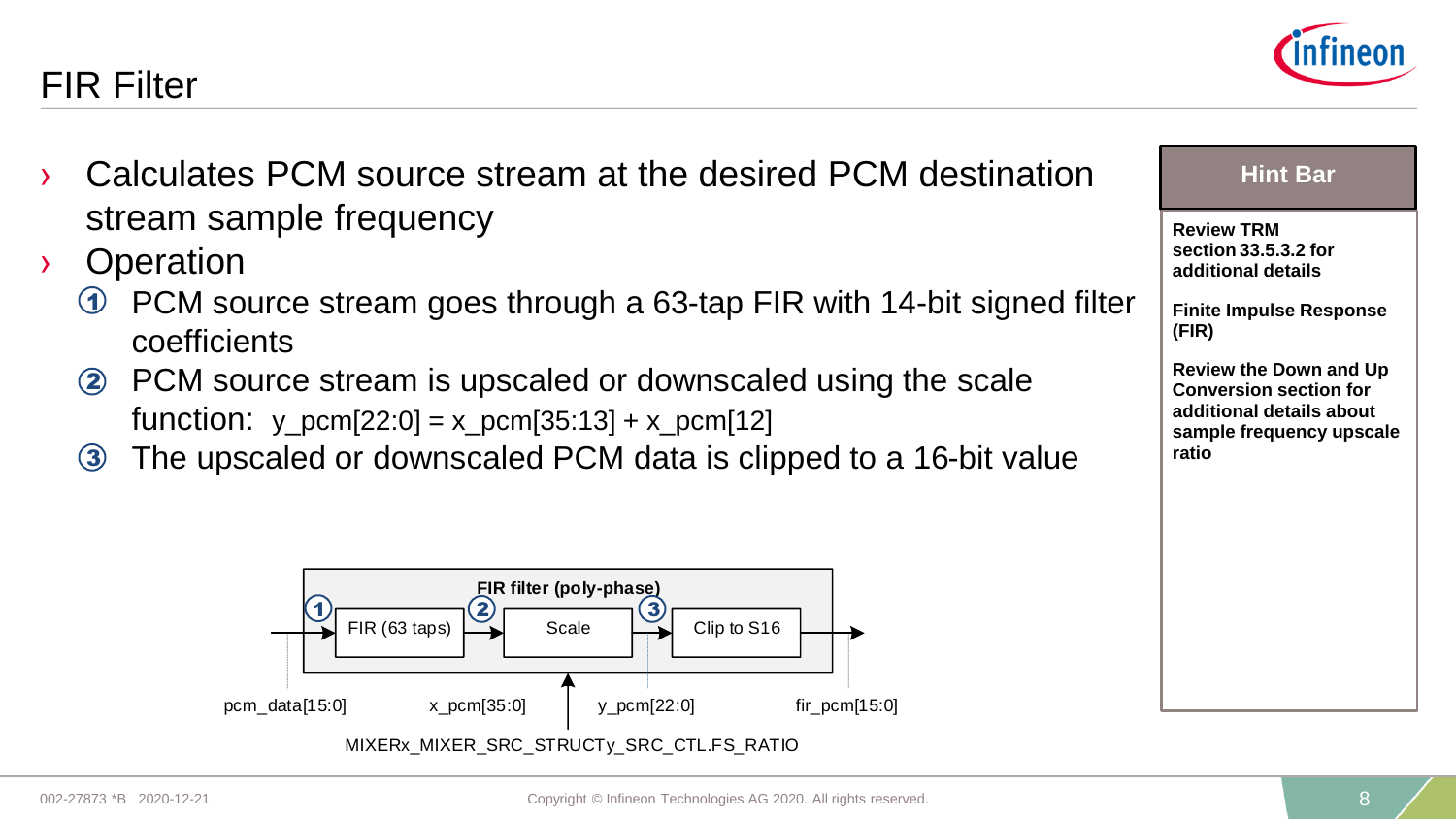coefficients

# Down and Up Conversion



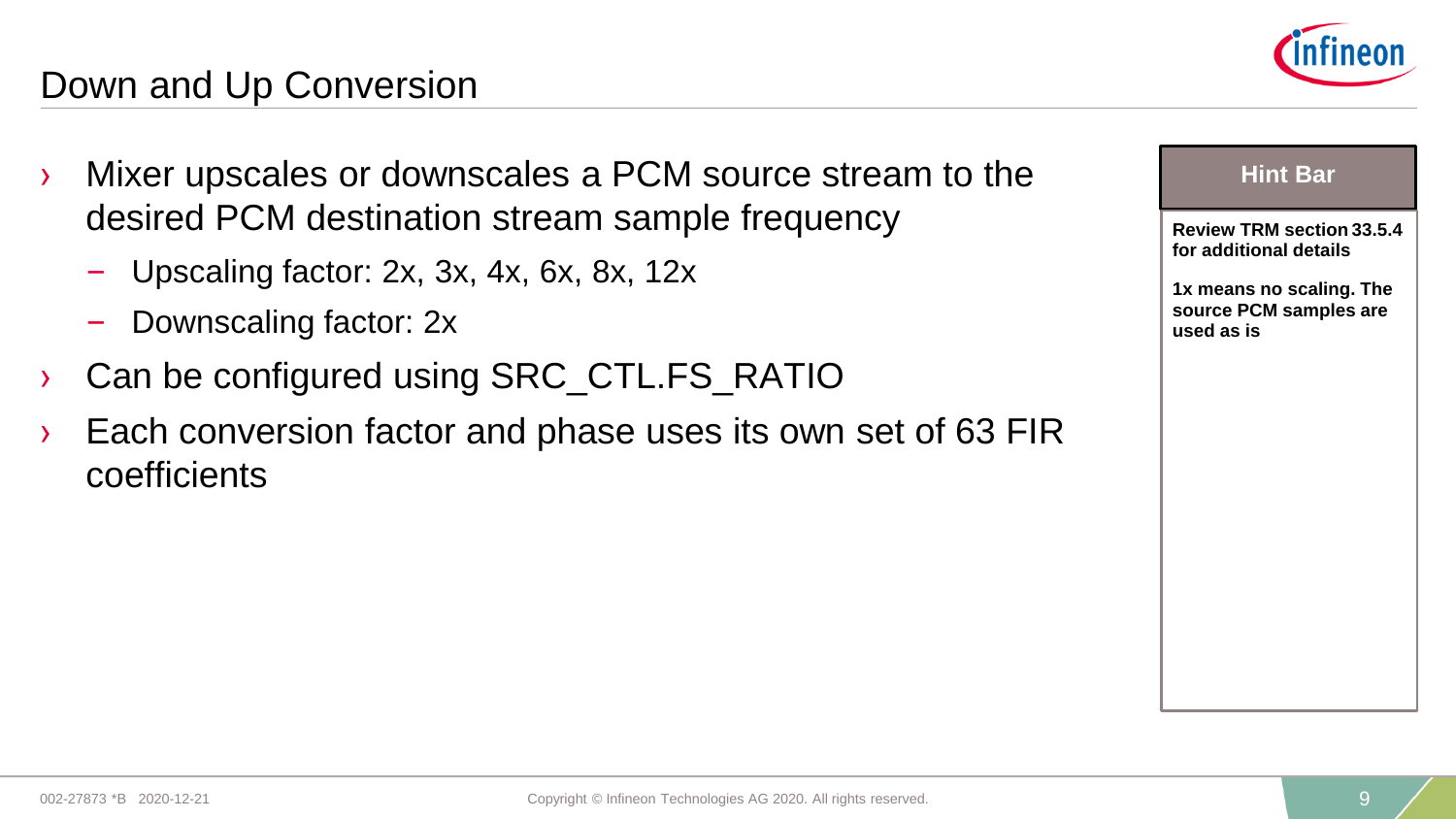#### <sup>1</sup>For destination, the PCM data is summed data (sum\_pcm)

#### Copyright © Infineon Technologies AG 2020. All rights reserved. 10

# <span id="page-9-0"></span>Gain Control

- Provides volume control independent of fade control
- The scaling on a logarithmic scale in 1-dB steps is specified by the MIXER<sub>x</sub> MIXER SRC STRUCT<sub>V</sub> SRC GAIN CTL.CODE in the range [0, 127]
- **Operation** 
	- FIR filtered PCM data1 goes through multiplication based on MultiplierTable[ ]  $(1)$
	- The PCM data is right shifted based on ShiftTable[ ]  $\mathbf{2}$ 
		- Gain function: y\_pcm[17:0] = (MultiplierTable[ ] x fir\_pcm[15:0]) >> ShiftTable[ ]
	- The PCM data is clipped to a 16-bit value  $\bf(3)$



#### **Hint Bar**

**Review TRM section 33.5.3.3 for additional details**

**The clip function is the same as the FIR clip function**

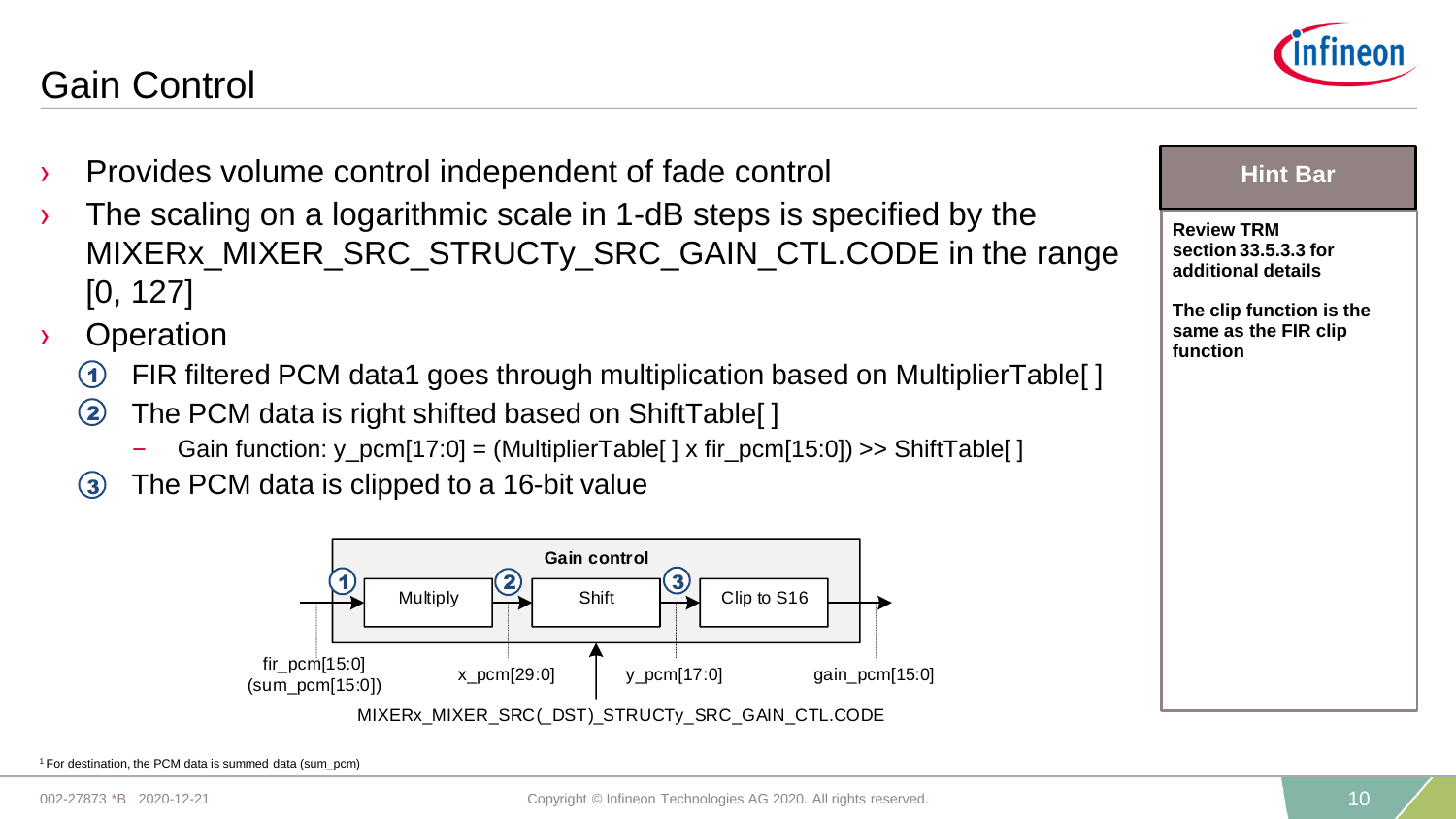# <span id="page-10-0"></span>Fade In Fade Out



- Fade out is used at PCM stream end and should be programmed on a stream end event
- To ensure proper fade out, the source should only be deactivated after fade out is complete<sup>1</sup>
	- Advantage: HW deactivation prevents throttling of mixer progress due to a faded out source
- Fade in and fade out "in the middle" of a continuous PCM stream is possible
	- If the number of possible PCM streams is less than or equal to number of sources, all sources can be continuously enabled and deactivated with the same continuous PCM stream



### **Hint Bar**

**Review TRM section 33.5.3.1 for additional details**

**Review the [Fade Control](#page-11-0)  section for additional details about Fade In Fade Out**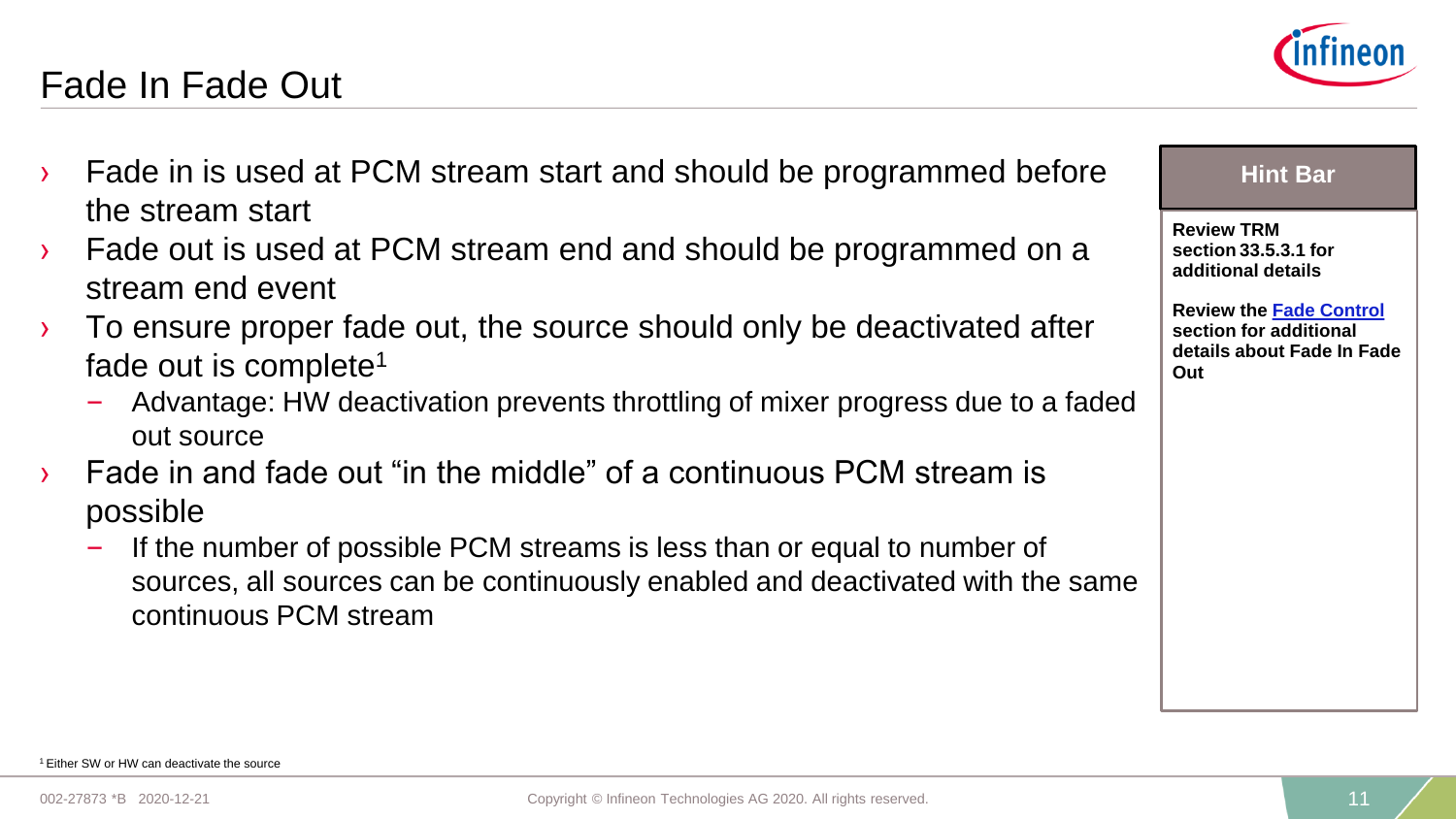#### Copyright © Infineon Technologies AG 2020. All rights reserved. 12 and 12 and 12 and 12 and 12 and 12 and 12 and 12 and 12 and 12 and 12 and 12 and 12 and 12 and 12 and 12 and 12 and 12 and 12 and 12 and 12 and 12 and 12 a

### › Provides the hardware-based volume control to create fade in and fade out effects **Review TRM**

- Fade in increments the fade control code to "115" (a gain of 0 dB)
- Fade out decrements the fade control code to "0" (a gain of -infinity dB)
- The scaling is specified by the fade control code FADE\_CTL.CODE in the range [0, 115]
- › Operation

<span id="page-11-0"></span>Fade Control

- Gain-controlled PCM data goes through multiplication based on the MultiplierTable[ ]  $\bf(1)$
- The PCM data is right-shifted based on ShiftTable[ ] 2
- The PCM data is clipped to a 16-bit value 3





**Hint Bar** 

**The fade function and the clip function are the same as the gain control** 

**section 33.5.3.4 for additional details**

**functions**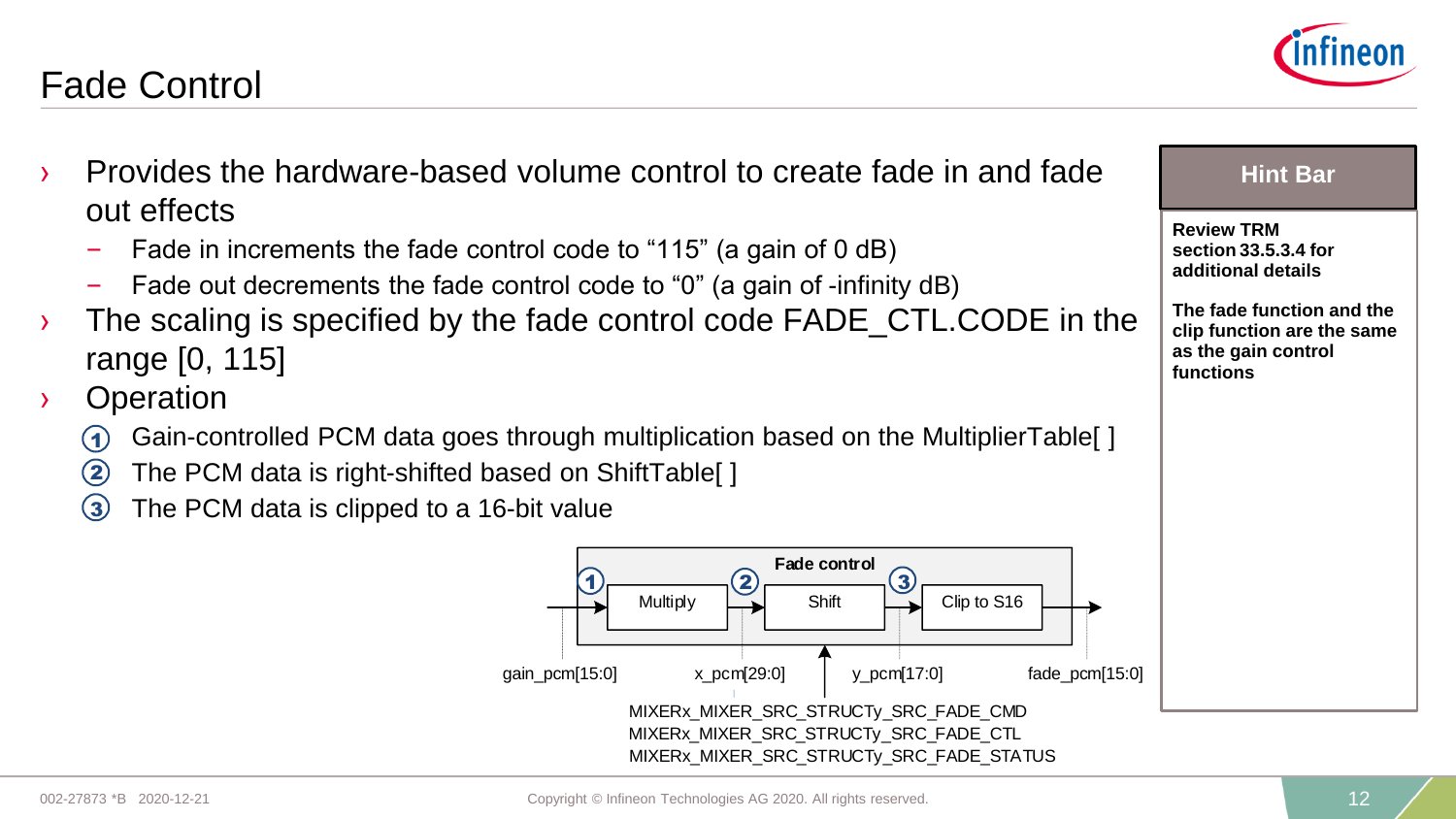#### <sup>1</sup>Any enabled, deactivated source contributes PCM sample values of "0"

## › Sums the PCM samples from all enabled sources1

› Operation

<span id="page-12-0"></span>Mixing

- The PCM samples from all enabled sources are combined  $\odot$
- The summed PCM samples are clipped to a 16-bit value  $<sup>2</sup>$ </sup>





**Hint Bar**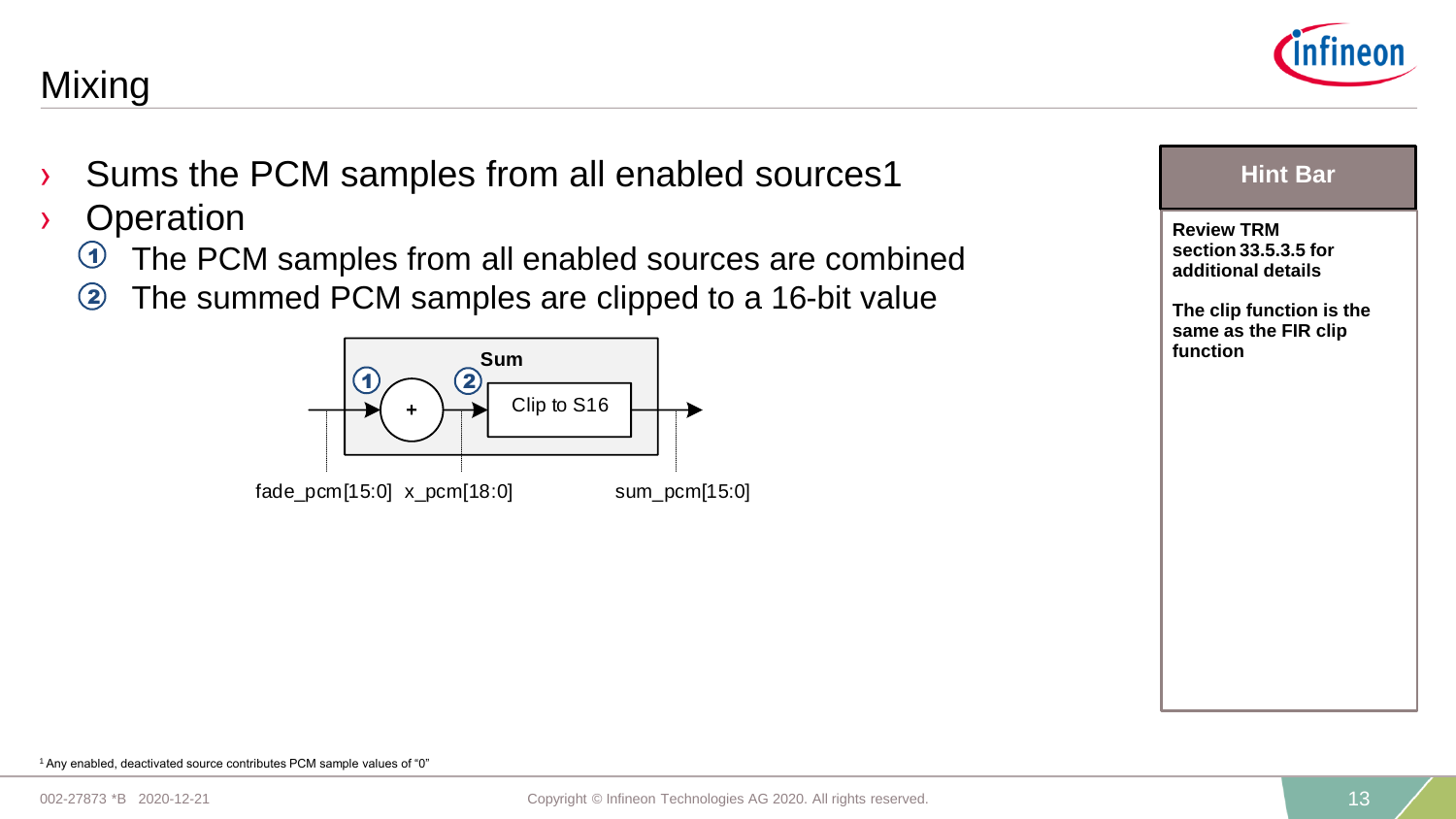

# <span id="page-13-0"></span>Destination Stream Options

Destination FIFO PCM samples are either written to memory or transmitted over an I2S interface **Dest. FIFO (64 entries)** MIXERx\_MIXER\_DST\_STRUCT \_DST\_FIFO\_RD(\_SILENT). DATA MIXER\_MCK MIXER\_SCK MIXER\_WS MIXER\_SD **I2S transmitter Mixer Destination Stream** DST\_CTL.ENABLE **D bit TX\_CTL.ENABLE D bit Operation** Memory path 1 1 1 0 - Interrupt and/or trigger is activated when data is ready to be transferred out from the destination FIFO Data transfer is handled by P-DMA or by CPU I<sup>2</sup>S transmitter 1 1 1 - No interrupt is generated Mixer streams out on the I<sup>2</sup>S interface autonomously **Hint Bar Review TRM section 33.5.3.6 for additional details**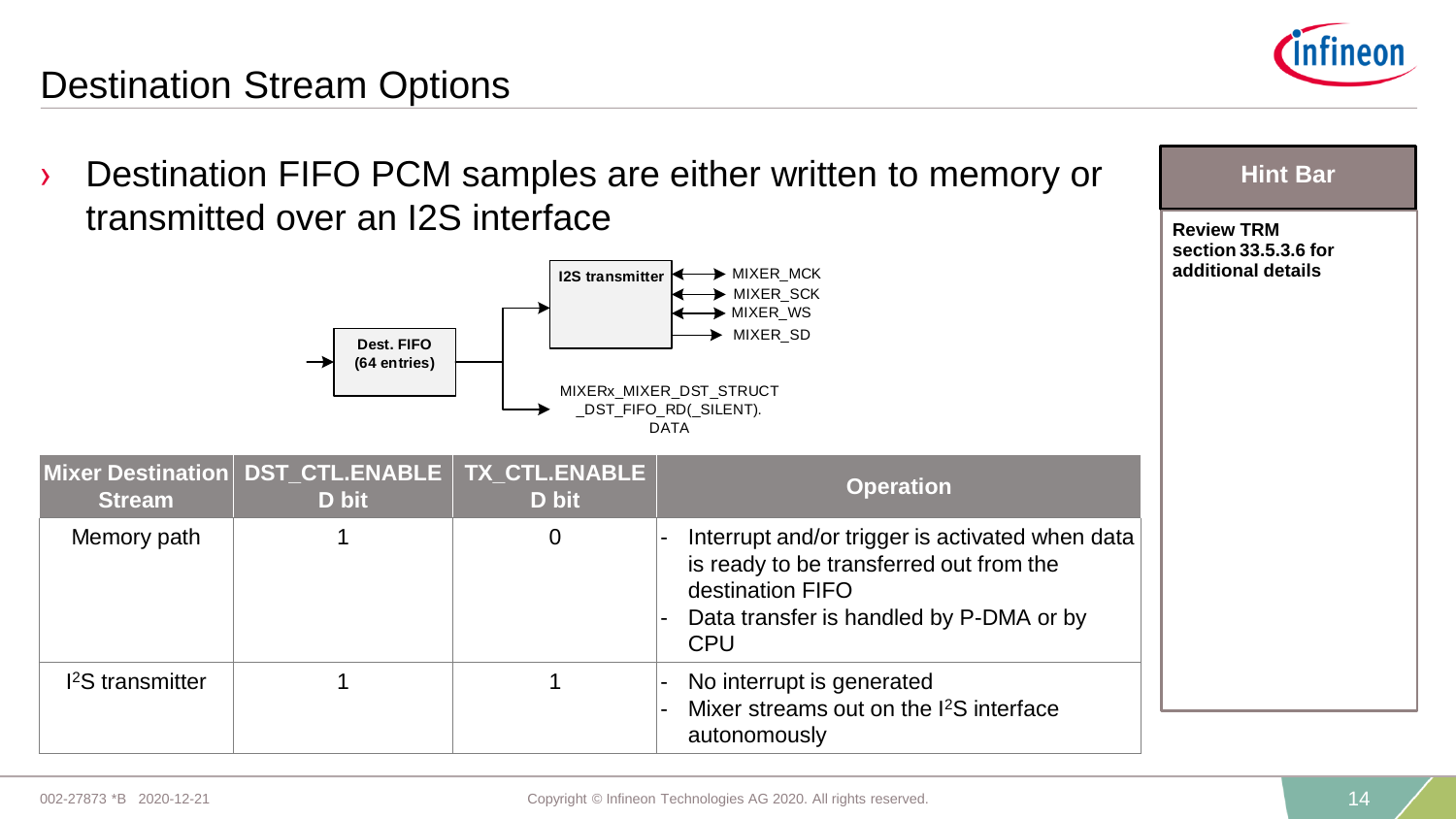

# Part of your life. Part of tomorrow.